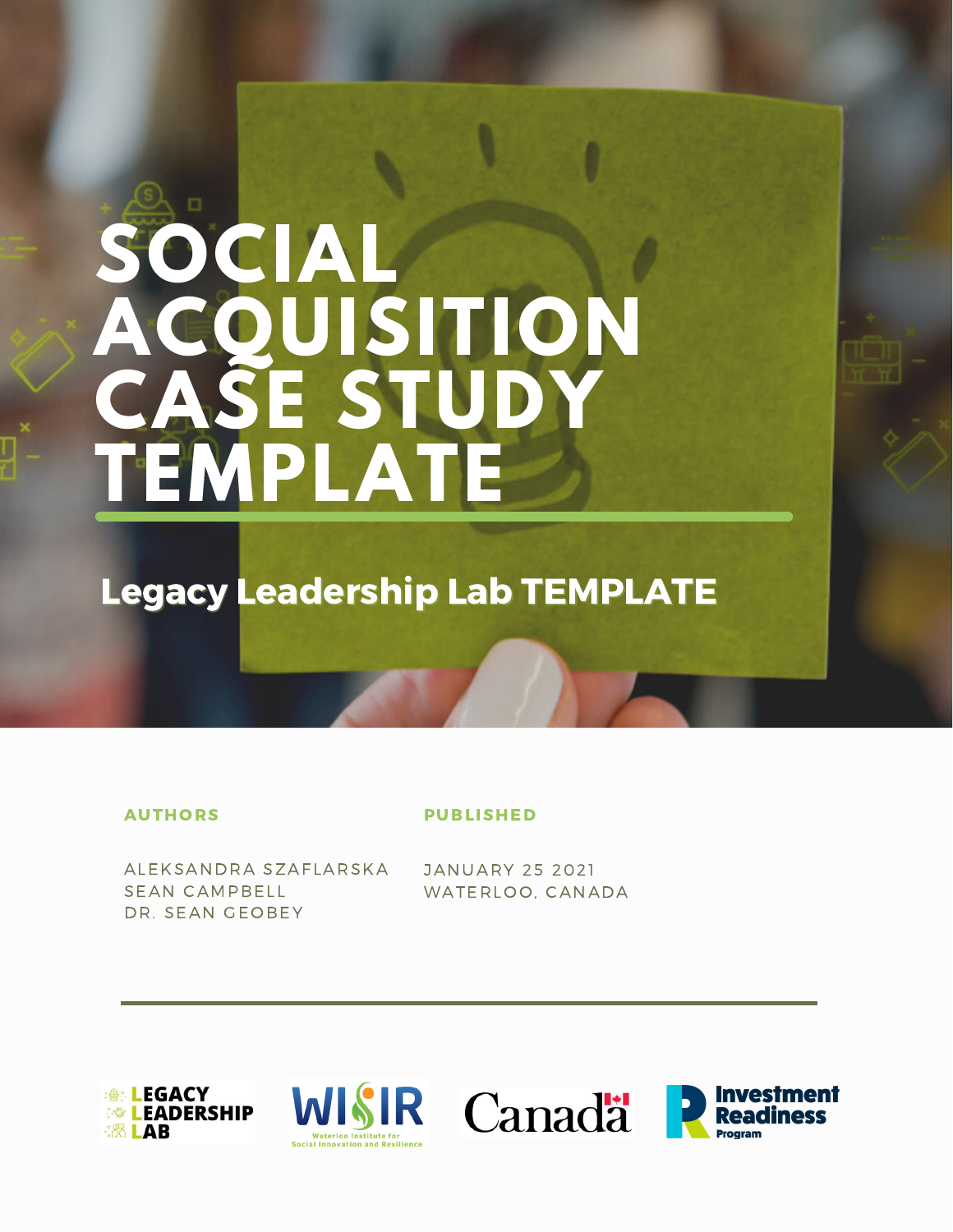### Case Study Template

#### **Title of case**

The purpose of this exercise is to demonstrate the challenges and opportunities of conversion through succession as experienced from the perspective of key stakeholders. The cases should represent a range of perspectives on successions through conversions, as well as the range of points along an enterprise's life cycle. This will include explorations of the conversion from the seller's perspective and the buyer's perspective, as well as of sustaining the converted business post‐succession.

#### **Introduction**

A brief outline of the company and the questions it faces, situated within the broader context of the succession challenge Canada faces. This should include an introduction to the perspective taken in the case (e.g., owner, potential buyer, investor, community member, etc.).

#### **Background**

Limit this section to relevant details that set the context and help the reader better understand the problem statement.

- Dates and details of founding, including key stakeholders involved. An overview of the growth of the SME until present day should be included. Some key points that could be included:
- Any previous successions
- Employee number growth over time (if any)
- Goods/services ‐ type, market
- Business fundamentals growth, debt, employee retention
- Community relations ‐ what role does this SME play in its community?
- Current management/governance structure
- Reason for the current critical decision point
- Outline the timeline and reasons for a key decision right now. For example, age, finances, pursuing new opportunities for a business founder seeking an exit

#### **Key Considerations**

Include one to three bullet point statements about each of the following:

- Key human resource considerations
- Existing HR expertise
- Gaps in knowledge and expertise
- Key financial resource considerations
- **•** Business valuation
- Credit availability
- Key social impact considerations
- Ownership structure
- Community outreach